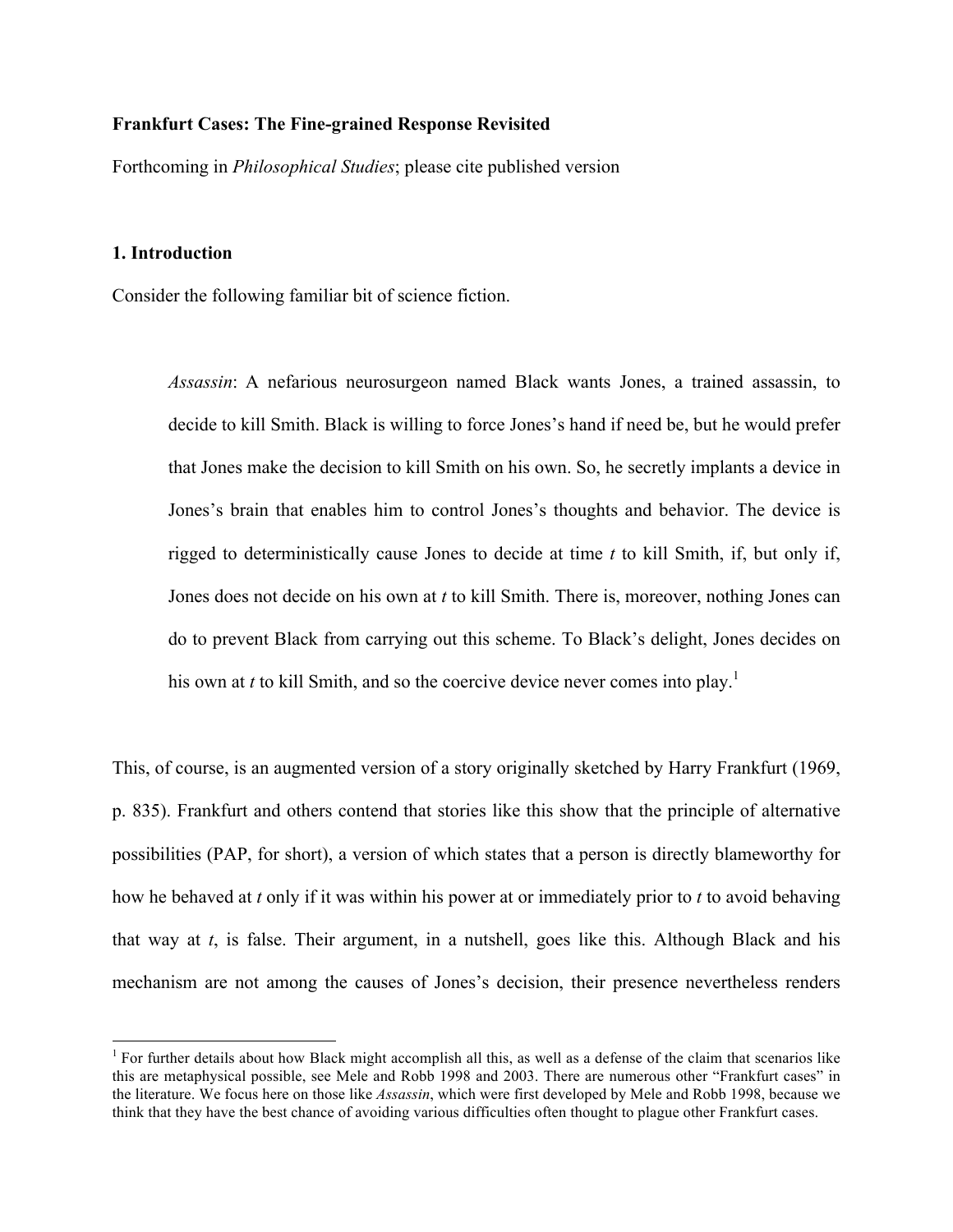Jones powerless to avoid deciding at *t* to kill Smith. For either Jones decides on his own at *t* to kill Smith, or he decides as a result of Black's device; those, it seems, are his only options. Either way, though, he decides at *t* to kill Smith. However, because Jones decided on his own to kill Smith, without any "assistance" from the likes of Black and his coercive device, it seems that Jones could be directly blameworthy for his decision and subsequent actions, despite the fact that, through no fault of his own, it was not within his power to avoid deciding at *t* to kill Smith.

It is important to note that while Jones could not have avoided deciding at *t* to kill Smith, things did not have to go precisely the way they did either. Jones did not have to decide on his own at *t* to kill Smith; his decision to kill Smith could have instead been caused by Black's coercive device. As Frankfurt himself explains, "What action [Jones] performs is not up to him," though "it is in a way up to him whether he acts on his own or as a result of Black's intervention" (1969, p. 836). Several critics of Frankfurt's argument have seized on this point, insisting that it holds the key to showing where the argument goes wrong. Their claim is that what Jones is really blameworthy for is not deciding to kill Smith per se. What he is really blameworthy for, they contend, is deciding *on his own* to kill Smith, where "on his own" means, roughly, "not as a result of outside force or coercion." But, as we just noted, Jones could have avoided deciding on his own to kill Smith. So, if deciding on his own to kill Smith is what Jones is really blameworthy for, then, contrary to what Frankfurt and others claim, cases like *Assassin* do not provide us with scenarios in which someone is directly blameworthy what he did at *t* even though, through no fault of his own, the person could not have avoided doing it.<sup>2</sup>

We will refer to this response to Frankfurt's argument as the "fine-grained response" because it insists that a correct assessment of cases like *Assassin* requires being very precise

<sup>&</sup>lt;sup>2</sup> Peter Van Inwagen (1978, p. 224, n. 24) was the first to suggest this sort of response. See also van Inwagen 1983, p. 181. Naylor 1984 subsequently developed the response in greater detail. More recent defenders of it include O'Connor 2000, Robinson 2012, and Speak 2002.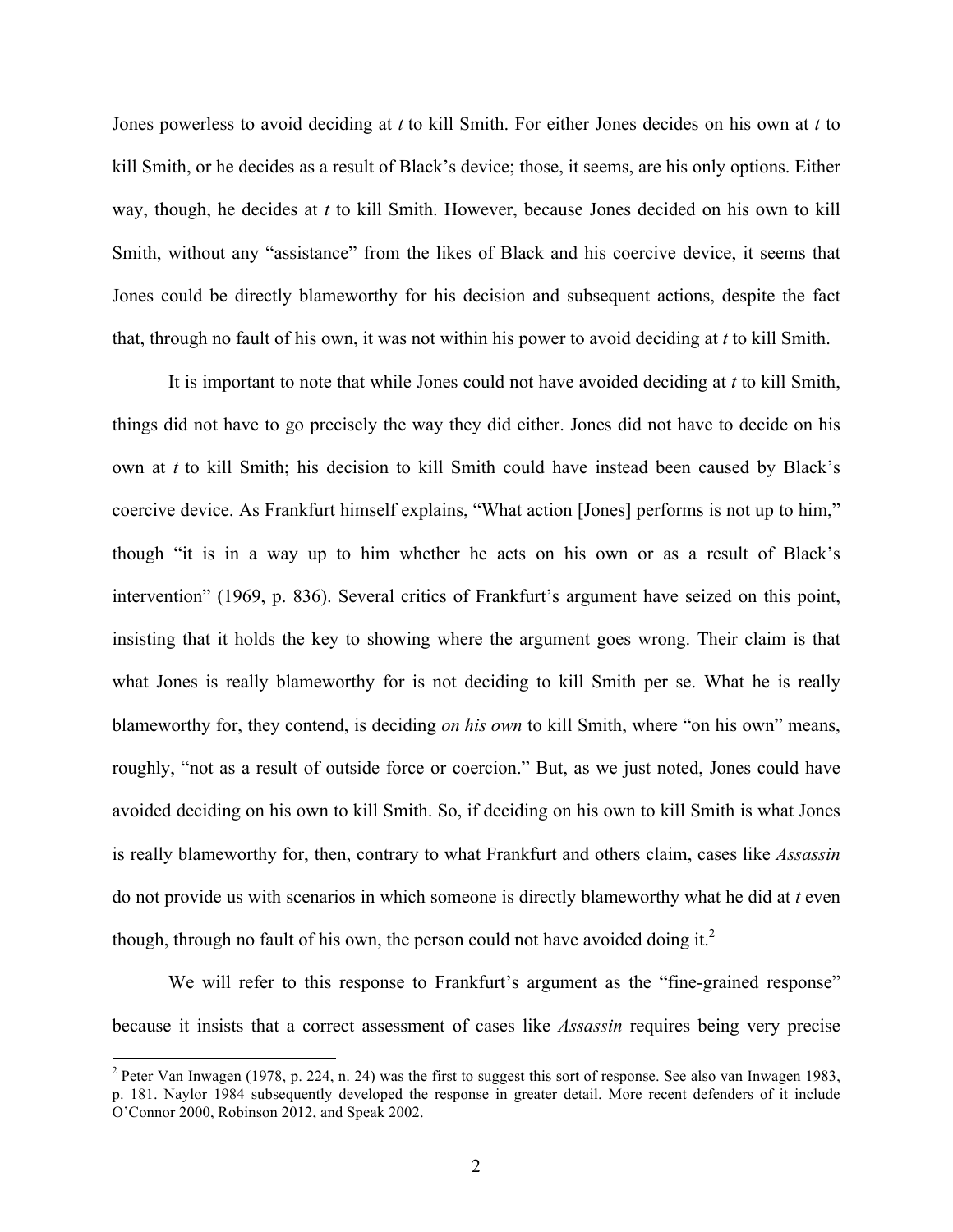about what agents in those examples are blameworthy for. Although a number of philosophers, including some who are otherwise unsympathetic to Frankfurt's argument against PAP, have dismissed the fine-grained response, we believe there is a good deal to be said on its behalf. We will argue, in particular, that reflection on cases involving omissions undermines the main objections to the response and also provides the groundwork for an argument in support of it.

### **2. The Robustness Objection**

We begin with an objection of John Martin Fischer's. The fine-grained response is a version of what Fischer (1994, p. 134) dubs "the flicker of freedom strategy," all versions of which rely in one way or another on the observation that there is a residual alternative possibility—a flicker of freedom—remaining in Frankfurt cases.<sup>3</sup> While Fischer acknowledges this residual alternative, he contends that it is irrelevant to the agent's responsibility. In his view,

it is not enough for the flicker theorist to analyze the relevant range of cases in such a way as to identify an alternative possibility. Although this is surely a first step, it is not

<sup>&</sup>lt;sup>3</sup> According to Eleonore Stump, the flicker strategy "requires the supposition that doing an act-on-one's-own is itself an action of sorts," one that is distinct from the action the agent would have performed had the neuroscientist's device been among the causes of the agent's behavior. She then argues that this supposition is either "confused and leads to counterintuitive results; or, if the supposition is acceptable, then it is possible to use it to construct [Frankfurt cases] in which there is no flicker of freedom at all." (1999, pp. 301-302). This objection, however, runs together the fine-grained response with another version of the flicker strategy, which we might call the actindividuation version. According to the act-individuation version, Jones is indeed blameworthy for the decision to kill Smith that he made on his own. However, proponents of the act-individuation version of the flicker strategy contend that Jones could have avoided making that token decision, for while Black's device would have caused him to make a decision to kill Smith, that decision wouldn't have been identical to the one he made on his own, owing to its radically different causal history. Unlike proponents of the act-individuation approach, proponents of the finegrained approach are not committed to saying that the decision Jones made on his own in the actual sequence of events is distinct from the one he makes in the counterfactual sequence of events in which his decision is caused by Black's coercive device. The fine-grained version of the flicker strategy therefore does not require the assumption that doing an act-on-one's-own is itself an action of sorts. To suggest that it does would be to conflate it with the actindividuation version of the flicker strategy. But once we clearly distinguish these two versions of the flicker strategy, we can see that Stump's criticism of the flicker strategy has no force against the fine-grained version of the strategy, as that version does not turn on what she regards as the implausible assumption that doing an act-on-one'sown is a distinct action. For further discussion of this issue, see [redacted for blind review].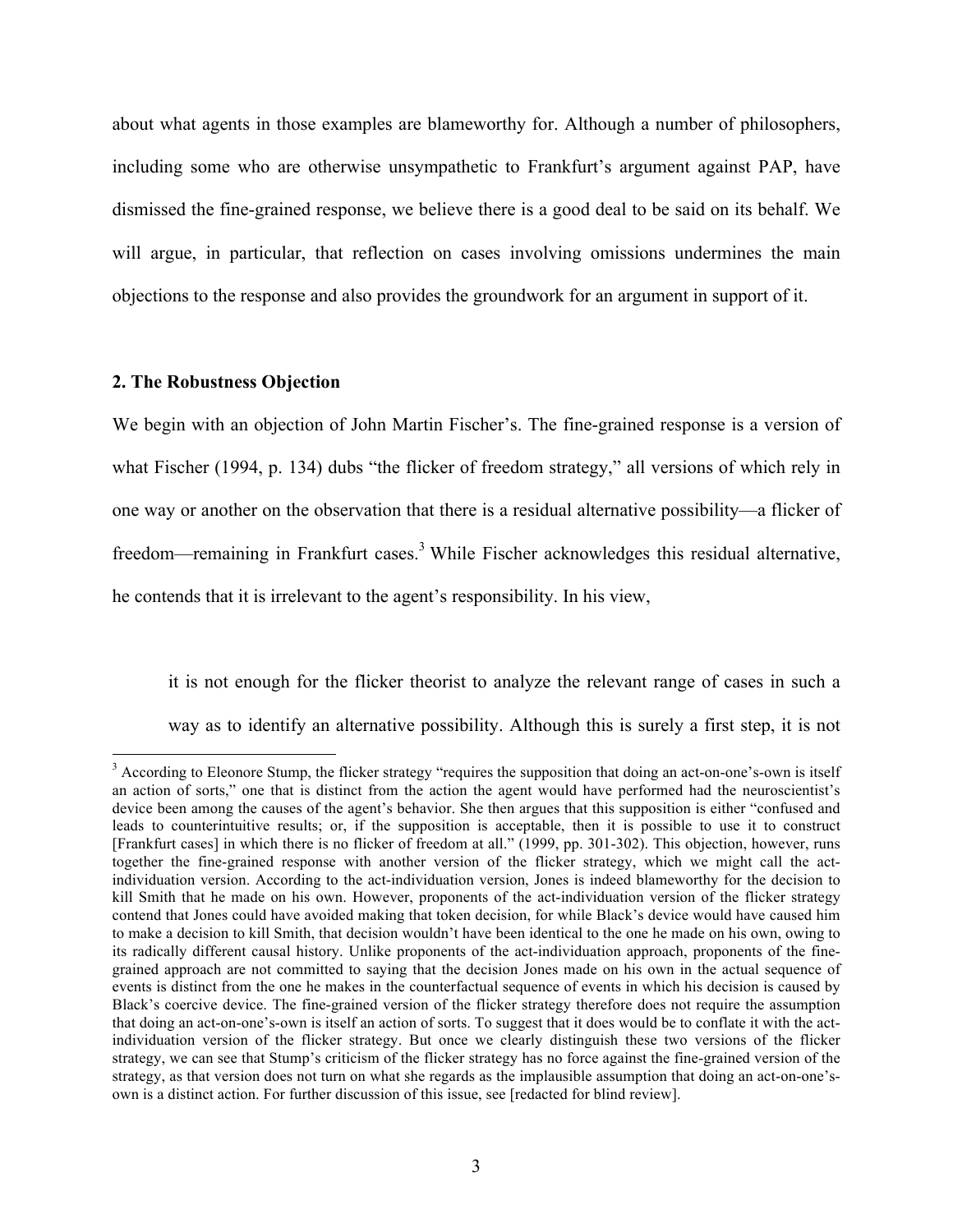enough to establish the flicker of freedom view, because what needs also to be shown is that these alternative possibilities *play a certain role* in the appropriate understanding of the cases. That is, it needs to be shown that these alternative possibilities *ground* our attributions of moral responsibility. (1994, p. 140)

According to Fischer, though, the sorts of alternatives identified by proponents of the flicker strategy are "not sufficiently *robust* to ground the relevant attributions of moral responsibility," because they are not ones in which the agent *freely* does otherwise (1994, p. 140). He concludes that these alternatives are therefore irrelevant in and of themselves to moral responsibility.

We agree with much of what Fischer says here. We agree, in particular, that flicker theorists need to do more than simply identify an alternative possibility in the Frankfurt cases. They must also show that the alternative possibility helps ground moral responsibility. Where we take issue with Fischer's position is his claim that the sorts of alternatives to which proponents of the fine-grained response advert are insufficiently robust to help ground responsibility. We contend that part of what makes Jones blameworthy for deciding on his own to kill Smith is that he could have avoided deciding on his own to kill Smith. We will argue that Fischer's objection to this claim is unsuccessful and that there is good reason to think the claim is true.

A robust alternative is one that helps ground an agent's moral responsibility; it is an alternative that is relevant per se to an explanation of why the agent is morally responsible for what he did.<sup>4</sup> Why think that the sorts of alternative possibilities to which proponents of the finegrained response advert are not robust in this sense? According to Fischer, for an alternative to be robust, it must be one in which the agent acts freely or at least freely refrains from doing

<sup>&</sup>lt;sup>4</sup> Our definition of a robust alternative is pretty much the standard one. For a slightly different use of the term "robust alternative," see Mele 2006, p. 92.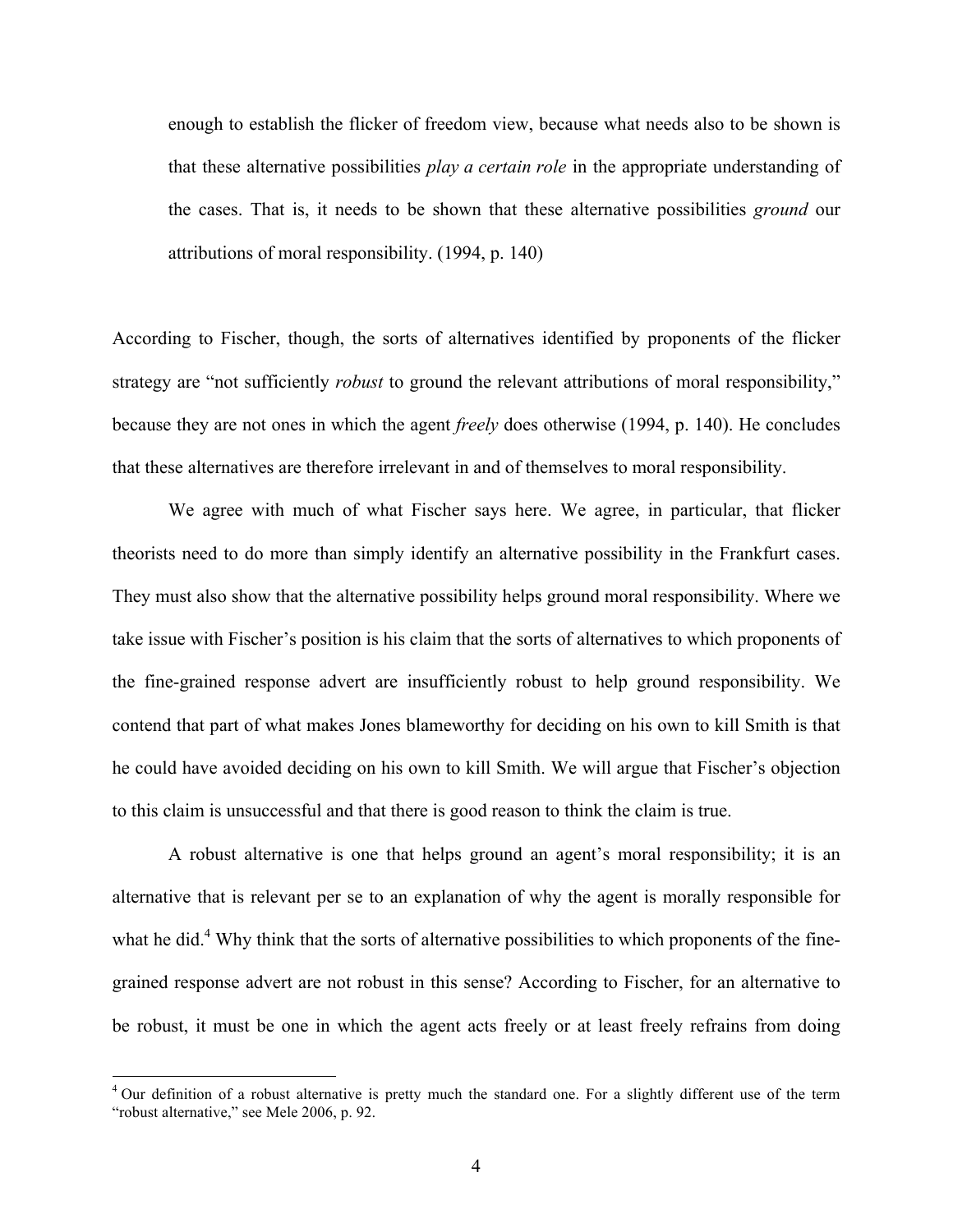something. But Fischer argues that the only alternative possibility available to the featured agent in cases like *Assassin* (viz., the alternative in which the agent's decision is caused by the coercive device) is not one in which the agent acts freely, nor is it one in which the agent freely refrains from acting on his own. Hence, Fischer concludes that that alternative is irrelevant per se to whether the agent is blameworthy for what happened in the actual sequence of events.

We wish to challenge Fischer's claim that, in the alternative sequence of events in which Jones's decision is caused by Black's device, Jones does not freely avoid deciding on his own to kill Smith. We contend that, in the alternative sequence, Jones does freely avoid deciding on his own. Attention to different ways an agent might freely avoid doing something supports our contention.

Sometimes when an agent freely omits or refrains from doing something, he first freely does something else in an effort to bring it about that he does not perform the action from which he wishes to refrain. Here is a case in point, a variant of which we will return to a bit later.

*Sloth*: John is walking along the beach when he sees a child struggling in the water. He believes that he could rescue the child with little effort, but not wanting to expend the energy it would take, decides not to even attempt to rescue the child. The child drowns.<sup>5</sup>

In this case, John first freely chooses not to rescue the child, and this choice results in his freely not rescuing her. Now, if this were the only way for an agent to freely omit or refrain from doing something, Fischer's claim that, in the alternative sequence of events, Jones does not freely avoid deciding on his own to kill Smith would be compelling, for, as Fischer (1994, p. 143) observes,

 <sup>5</sup> This example is from Fischer and Ravizza 1998, p. 125.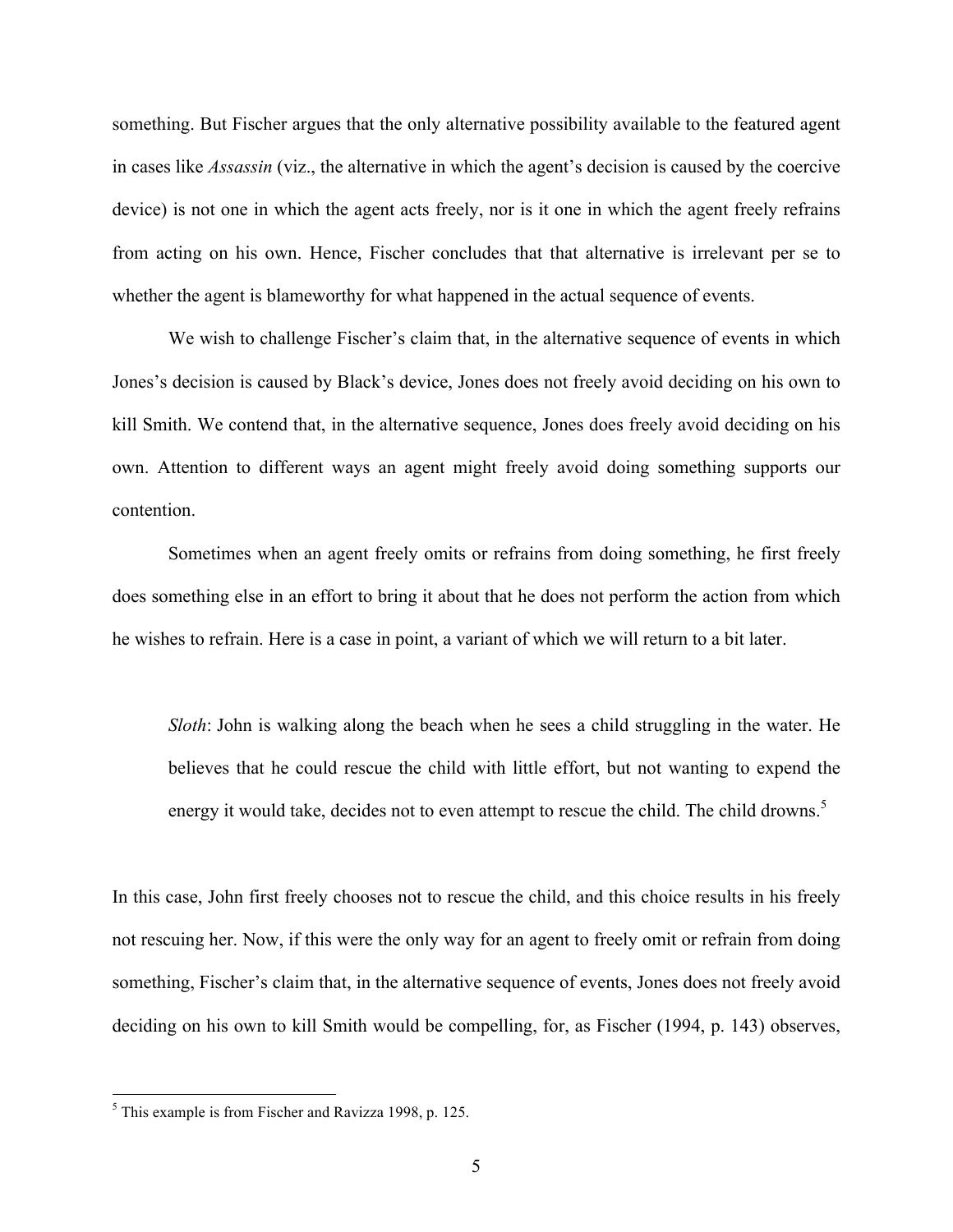in the alternative sequence, Jones does not first choose the possibility of not deciding on his own to kill Smith; he simply does not decide on his own.

It is, however, possible for an agent to freely omit doing something without first choosing the possibility of not doing it. The following case will help illustrate the point.

*Indecision*: Marla is deliberating about whether to attend a party this evening. Part of her wants to go; it will be a fun party, and she knows that she will have a good time. Another part of her, though, would prefer a quiet evening at home. At *t*, where *t* is some instant during the period of time that Marla is deliberating, Marla omits to decide to attend the party. To be clear, she does not decide at *t* not to attend the party, nor does she decide not to make a decision at *t*. She simply fails to decide at *t* one way or another.

Did Marla *freely* avoid deciding at *t* to go to the party? It depends, of course, but we see no reason why it could not be the case that she freely avoided deciding at *t* to attend. To drive the point home, let us add a few details to the case. Suppose that Marla's failure to decide at *t* did not result from coercion, manipulation, or any other freedom-subverting factor. Suppose, further, that Marla had it within her power to decide at *t* to attend the party and that it was up to her whether she decided at that moment to attend. Given these additional details, it seems that there are important respects in which Marla did freely avoid making a decision at *t* to attend the party, even though she did not (freely) choose at or prior to *t* not to make a decision at *t*. 6

Cases like *Indecision* illustrate an important point. Not all omissions are the result of some prior choice or action; a person can omit to perform an action that he is considering performing without first choosing not to perform that action. There is a parallel here with

 $6$  Randolph Clarke (2014, pp. 96-97) makes similar observations about a different sort of case.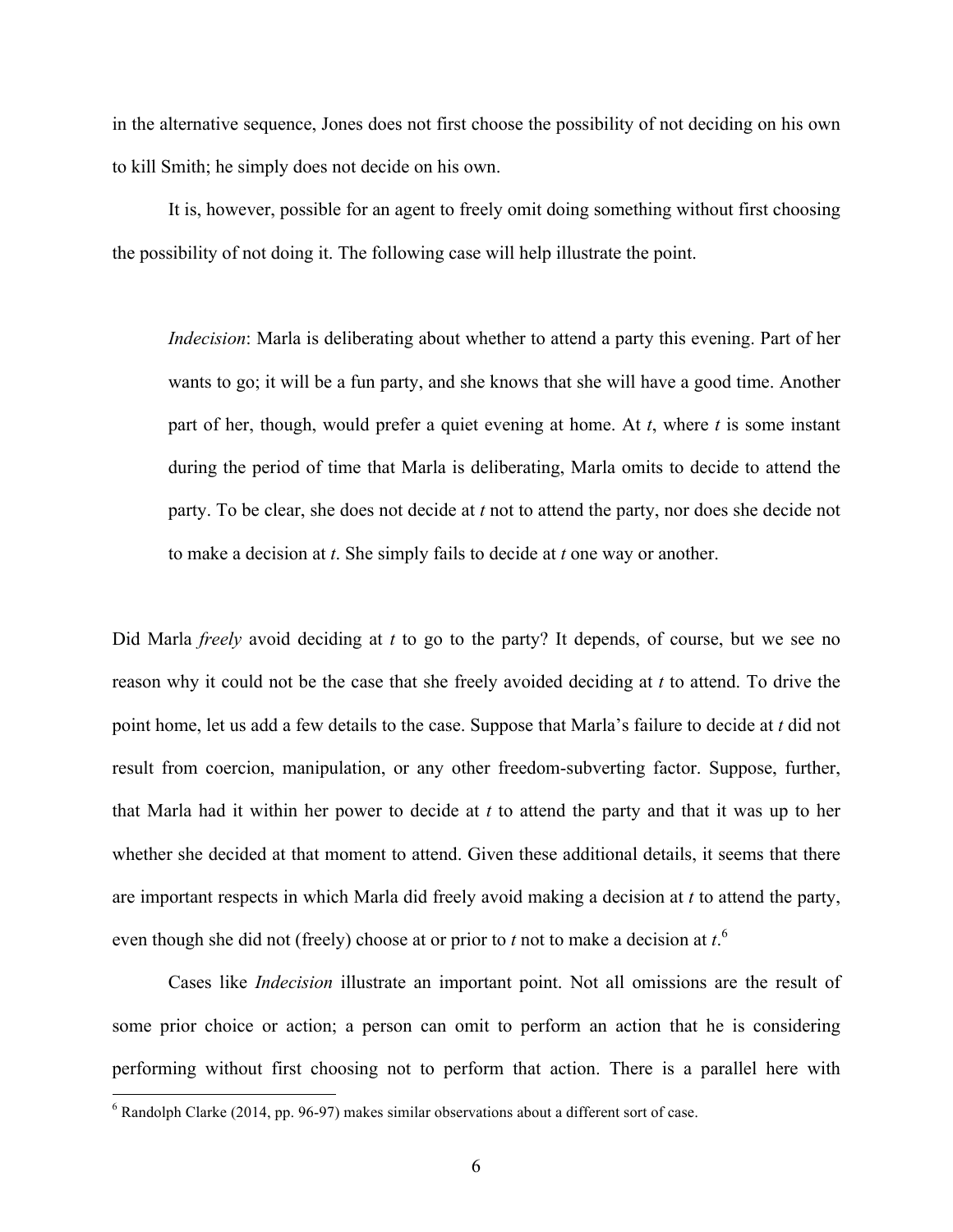decisions. An agent typically need not do something to bring it about that he decides to *A*; he can just decide to *A*. Similarly, an agent often need not do anything to bring it about that he does not *A*; he can just not  $A$ <sup>7</sup>. This is especially true of omitting decisions. Typically when an agent omits or refrains from making a specific decision at *t*, the agent does not first decide not to make that decision at *t*. Instead, the agent either makes a different decision at *t*, or, as in cases like *Indecision*, makes no decision at all. And, as in *Indecision*, as long as the agent had it within his power at the time to *A* and his failure to *A* was not the result of any freedom-subverting factor, it appears that the agent freely avoids *A*-ing.

This fact casts significant doubt on Fischer's claim that, in the alternative sequence of events, Jones does not freely avoid deciding on his own to kill Smith. Jones had it within his power to decide on his own to kill Smith, and his failure in the alternative sequence to decide on his own was not a result of coercion, manipulation, or any other freedom-subverting factor.<sup>8</sup> But once we acknowledge all this, it seems we should also acknowledge that Jones freely avoids deciding on his own in the alternative sequence, even though he does not choose the possibility of not deciding on his own to kill Smith.

According to Fischer, in order for an alternative possibility to be robust, it must be such that the agent freely does something other than, or at least freely avoids doing, what he actually did. We have argued that, in cases like *Assassin*, the agent could have freely avoid deciding on his own to kill Smith, which, in turn, strongly suggests that that alternative possibility is sufficiently robust to ground the agent's responsibility for deciding on his own to kill Smith.

<sup>&</sup>lt;sup>7</sup> Michael Robinson (2014, pp. 439-440) also makes this point.<br><sup>8</sup> To be sure, Jones's *decision* in the alternative sequence was a product of manipulation. But this does not show that his failure to decide on his own was a result of manipulation. Recall that whether the device causes Jones's decision is contingent upon whether Jones decides on his own or not. Moreover, as even Frankfurt acknowledges, it was up to Jones whether he decided on his own to kill Smith. Jones's failure to decide on his own in the alternative sequence was thus not triggered by coercion but was itself a trigger of the coercion. Cf. [redacted for blind review].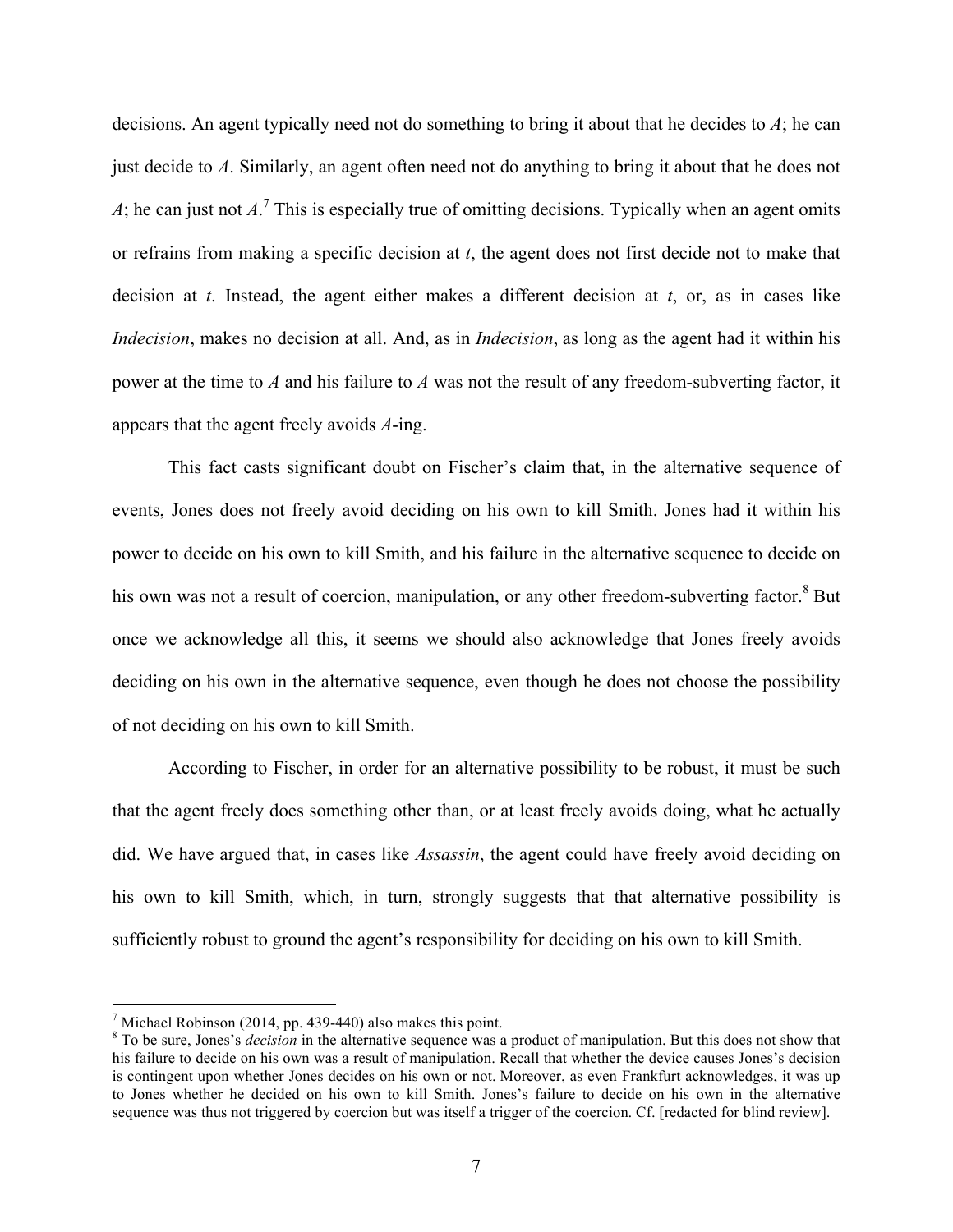#### **3. The Moral Luck Objection**

Central to the fine-grained response is the claim that Jones is not to blame for deciding to kill Smith owing to the fact that, through no fault of his own, he could not help deciding at *t* to kill Smith. Notice, though, that the features of the situation that prevent Jones from doing otherwise (viz., Black and his coercive mechanism) are not among the causes of Jones's actual decision to kill Smith. Proponents of the fine-grained response thus seem committed to the claim that features of an agent's environment that are irrelevant to an explanation of why the agent behaved as he did can nevertheless be relevant to whether the agent is blameworthy for his behavior. But some philosophers find this claim objectionable. Linda Zagzebski, for example, has suggested that this claim introduces a problematic sort of moral luck into the picture. She says:

It is only an accident that Black exists, and if he had not existed [Jones] would have had alternate possibilities. And if he had had alternate possibilities he would have done the very same thing in the same way. He is, therefore, just as responsible as he would have been if he had had alternate possibilities. To say otherwise is to permit [Jones] too great a degree of positive moral luck. He can't get off the moral hook *that* easily. (2000, p. 245)

The idea here seems to be this: to allow external circumstances such as the presence of Black and his device, the obtaining of which in no way affect what Jones does or why he does it, and which are, from Jones's perspective at least, just happenstance, to affect whether Jones is blameworthy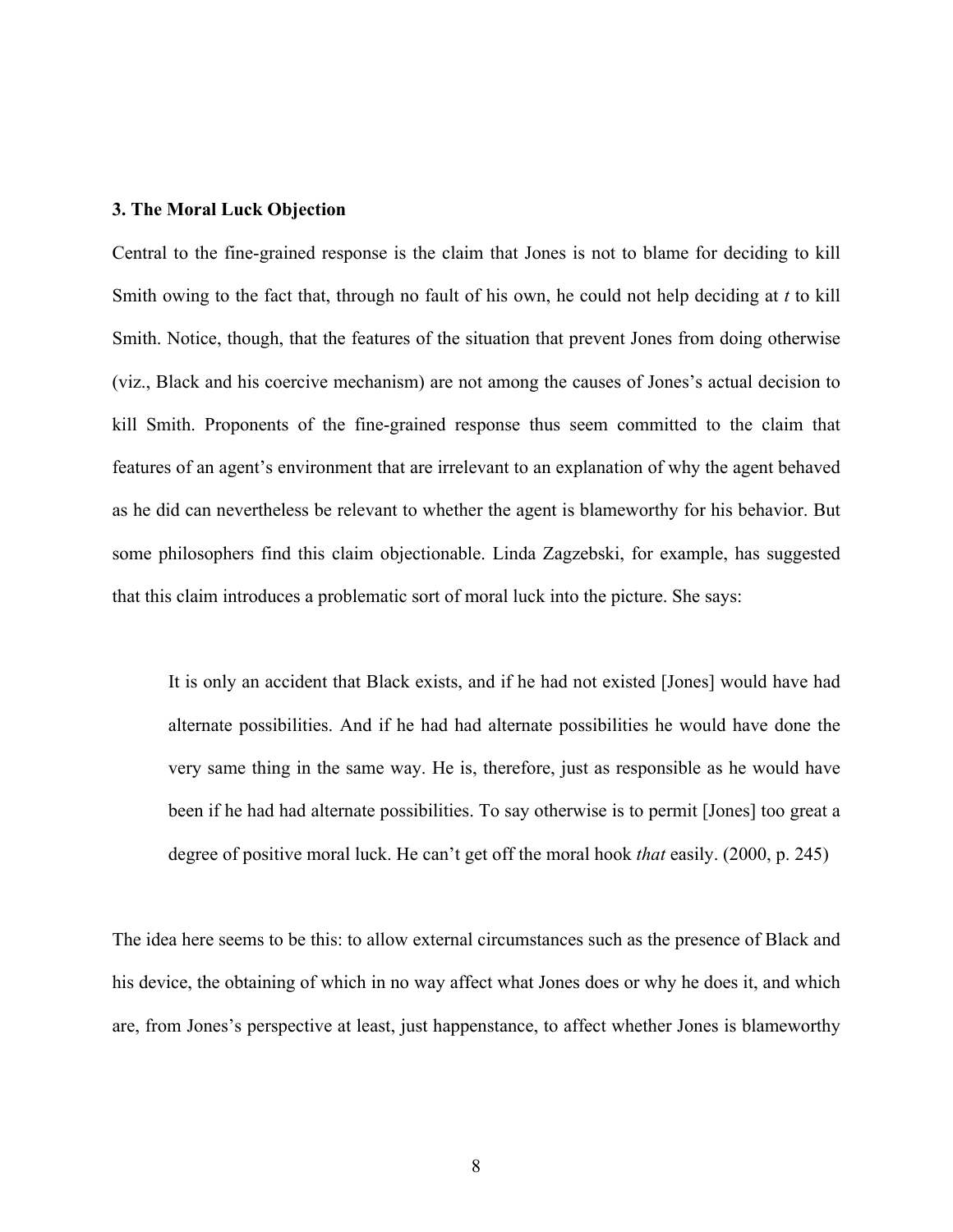for deciding to kill Smith is to introduce an unacceptable form of moral luck. Surely, the thought goes, Jones cannot get of the hook for killing Smith because of such fortuitous circumstances.

There are two things to say in response Zagzebski's suggestion. First, it is important to keep in mind that proponents of the fine-grained response are not suggesting that Jones be exonerated entirely, only that he is not to blame for deciding to kill Smith. But this claim is consistent with there being other events and states of affairs in the story for which Jones can be held accountable. We can therefore agree that Jones is not off the hook in this case. Indeed, as we shall argue momentarily, proponents of the fine-grained response can even agree that Jones is "just as responsible" (i.e., worthy of just as much blame) as he would have been had it been within his power to do otherwise than decided to kill Smith. Second, while we concede that the fine-grained response introduces a certain kind of moral luck into the picture, the sort of luck it introduces, we shall argue, is unobjectionable. We develop both of these points in turn.

While proponents of the fine-grained strategy insist that Jones is not blameworthy for deciding to kill Smith, it is important to notice that, in saying this, we are not claiming that he is completely above reproach, nor are we proposing that he be completely exonerated. From the fact that Jones is not to blame for deciding to kill Smith, it does not follow that all negative moral assessments of him and his behavior would be inappropriate, nor does it follow that he is entirely blameless. Jones clearly is not the sort of guy you would want dating your daughter. He decided to kill someone in cold blood, despite knowing that doing so was seriously morally wrong. Disapprobation of him and his behavior therefore seems warranted. However, this leaves open the question of whether he is to blame for his decision and subsequent actions.

Disapprobation is not the same as blame. We can have a negative moral assessment of someone because of something the person did or failed to do while leaving it open whether he is

9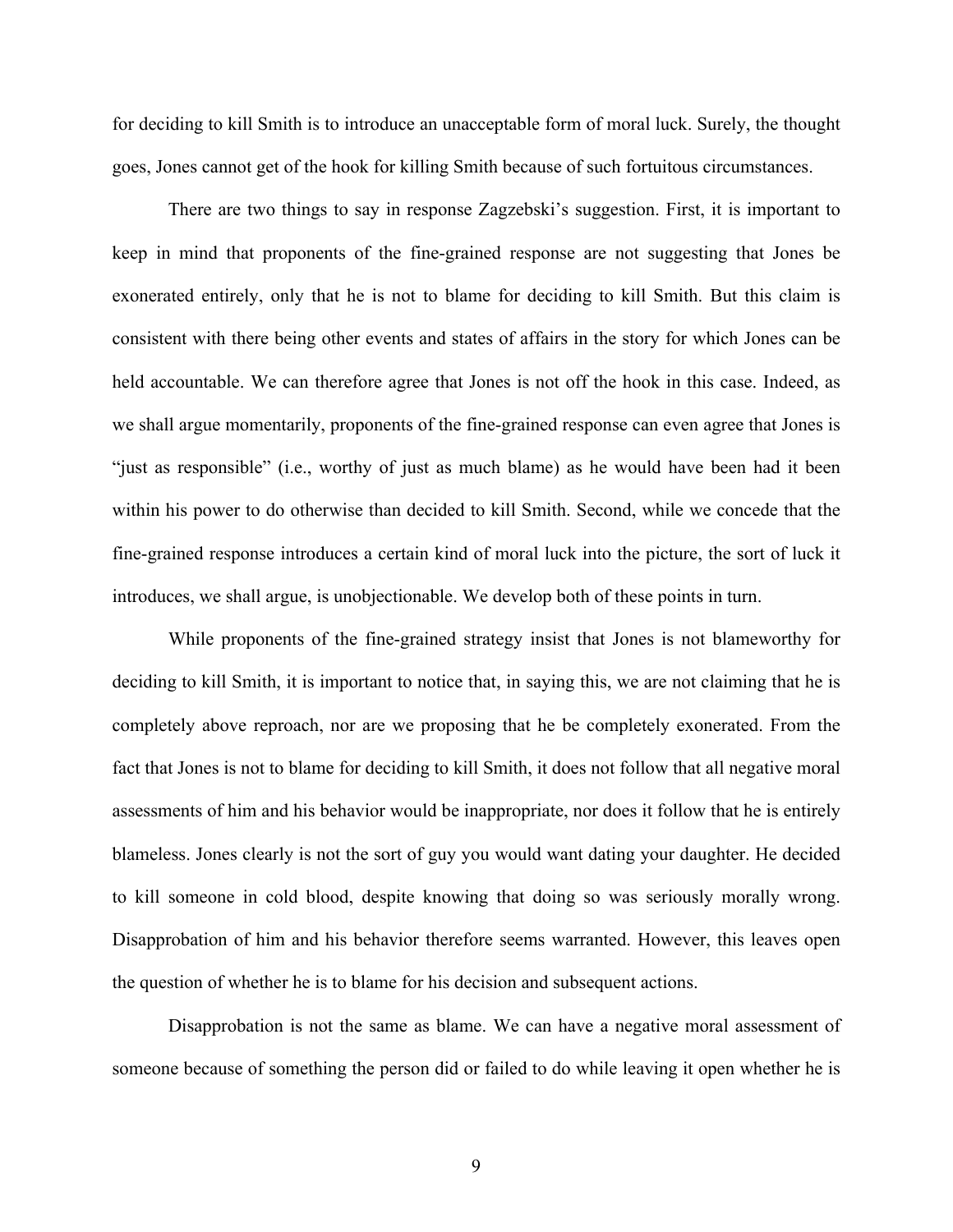to blame for his immoral behavior. We can, for example, rightly judge a person to be insensitive, malevolent, or careless based on something the person did without deeming him blameworthy for the action in question or for the bad character traits manifested in the action. It simply might not be the person's fault that he is the way he is or that he behaved as badly as he did.

Even if Jones is not to blame for deciding to kill Smith, most everyone should be happy to acknowledge that there may be other states and events in *Assassin* for which Jones could be to blame. For instance, he may be to blame for seriously contemplating killing Smith in the first place, for being the sort of person who could decide to take the life of another person despite being aware of decisive moral reasons against doing so, and, if proponents of the fine-grained response are to be believed, for deciding on his own to kill Smith. By insisting that Jones is not blameworthy for deciding to kill Smith, proponents of the fine-grained strategy are therefore not committed to the further claim that all negative assessments of Jones and his behavior are unwarranted, nor are we committed to letting Jones off the hook. Indeed, a defining feature of our position is that Jones may very well be blameworthy, though not for deciding to kill Smith.

Having said this, however, we are happy to acknowledge that the fine-grained response does introduce a certain sort of moral luck into the picture. But as we shall now argue, the sort of luck it introduces is not especially uncommon, nor is it particularly objectionable.

Luck, it seems, can affect which events and states of affairs a person is blameworthy for without affecting the amount of blame of which the person is worthy. Fischer, who, you will recall, is no friend of the fine-grained response, illustrates the point using the following example.

*Broken Phone*: Smith witnesses a man being mugged outside his building. He knows he could easily dial 911, but, not wanting to be inconvenienced, decides to let sleeping dogs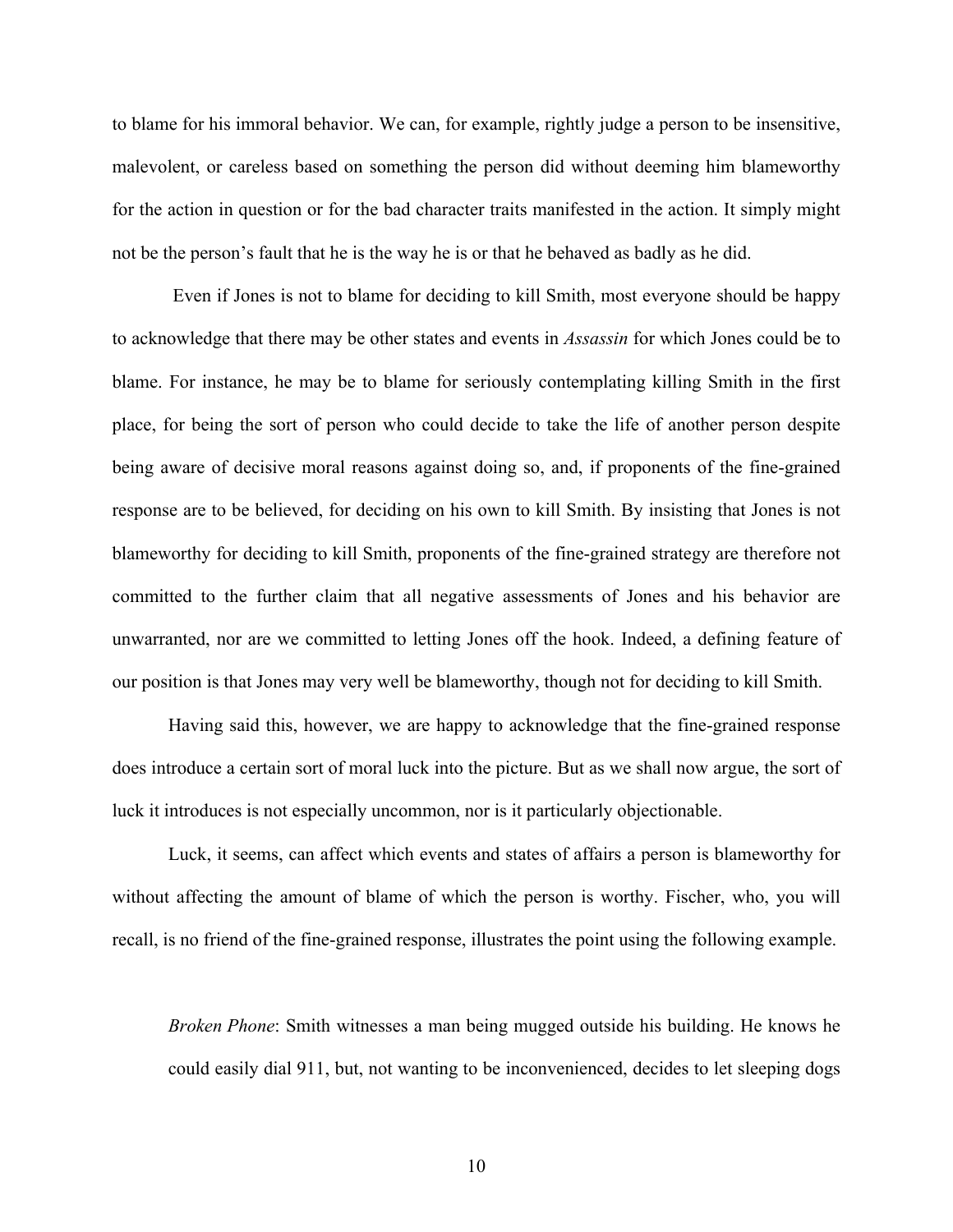lie. Unbeknownst to Smith, however, and through no fault of his own, his telephone was not working. So he could not have called the police even if he had tried.<sup>9</sup>

As Fischer rightly observes, although Smith is no doubt worthy of blame for *something* in this scenario—e.g., for deciding not to call the police, or for not trying to call them—he most certainly is not to blame for failing to call the police, i.e., for not successfully contacting them. Notice, though, that it is largely a matter of luck that Smith gets off the hook for failing to contact the police. After all, it was a fluke that the phone was not working properly, and if it had been working properly, Smith presumably would have been blameworthy for not contacting the authorities. Smith is thus extraordinarily lucky to escape blame for not calling the police. As Fischer goes on to point out, however, it does not follow that Smith is worthy of less blame than he would have been had he been blameworthy for not calling the police. Smith is worthy of just as much blame as he would have been had he been blameworthy for not contacting the police. It is just that he is blameworthy for fewer states of affairs than he otherwise would have been.

Examples like *Broken Phone* helpfully illustrate how luck can affect which events and states of affairs a person is blameworthy for without affecting how much blame the person is worthy of. Smith is very lucky to escape blame for not calling the police, and yet his good fortune in this matter does not make him worthy of less blame. Fischer puts the point this way: "whereas a certain kind of moral luck applies to the specification of the *content* of moral responsibility, it does not apply to the *extent* or *degree* of blameworthiness" (1986, p. 256).<sup>10</sup>

<sup>&</sup>lt;sup>9</sup> See Fischer 1986, pp. 254-256. The example is originally due to van Inwagen 1983, pp. 165-166.<br><sup>10</sup> Zimmerman 2002 draws a similar distinction between the degree of an individual's responsibility and the scope of responsibility. It is worth pointing out that this distinction appears to provide a promising way to handle a wide range of cases involving moral luck. Consider, for example, the problem of distinguishing the culpability of a murder from the culpability of an attempted-but-luckily-unsuccessful murderer. It is intuitively plausible, some might say, that (since the difference between them is just a matter of luck) both agents deserve the same amount of blame. But it is also intuitively plausible that the murder is blameworthy for killing the victim, while the attempted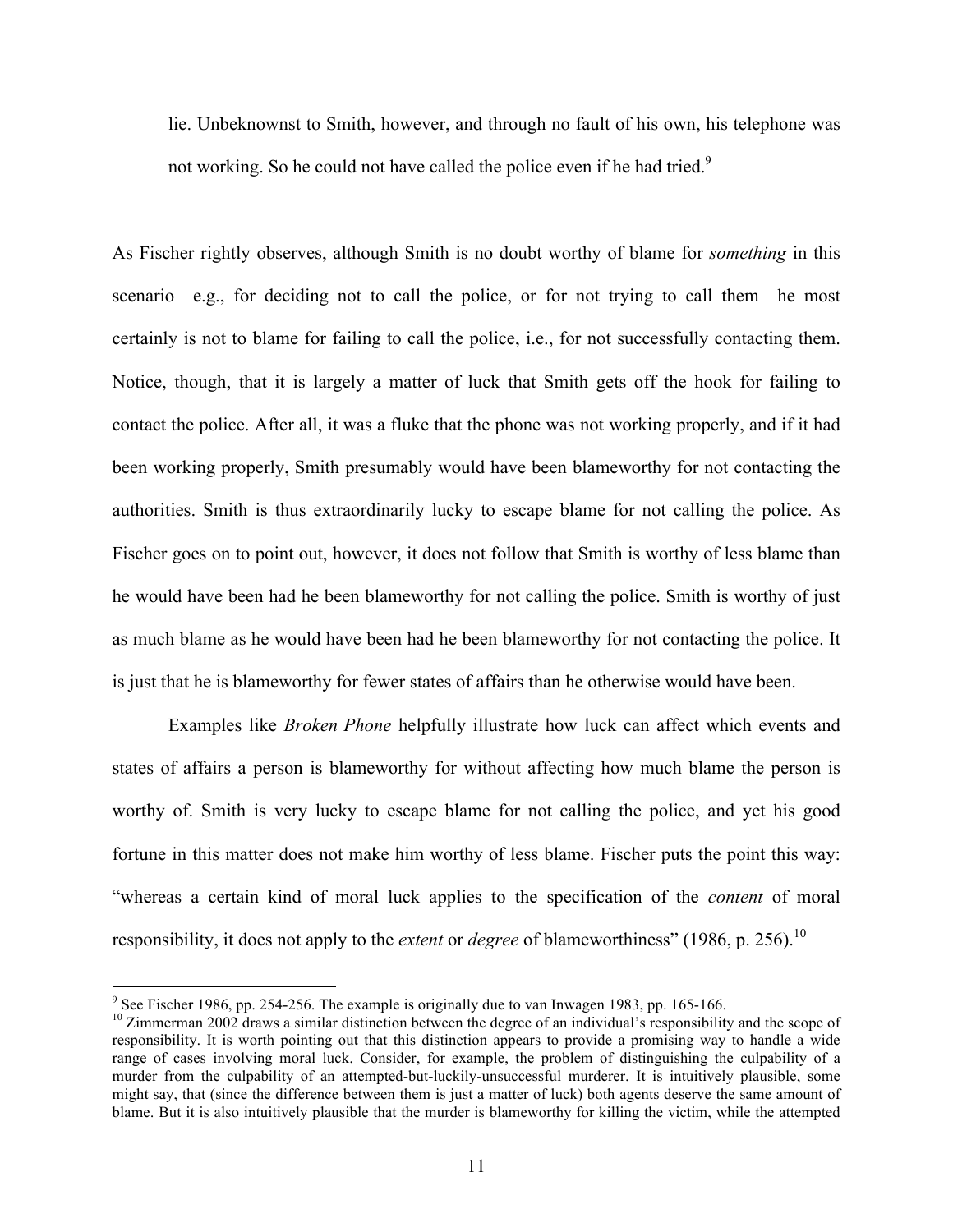We contend that it is just the sort of luck Fischer highlights in cases like *Broken Phone*  that is on display in Frankfurt cases like *Assassin*. As luck would have it, Jones is not to blame for deciding to kill Smith, though he may be to blame for deciding on his own to kill Smith. But, as we have seen, it does not automatically follow that Jones is worthy of less blame than he would have been had he also been blameworthy for deciding to kill Smith. All that follows is that Jones is blameworthy for fewer events and states of affairs than he otherwise would have been. Proponents of the fine-grained response can thus grant that Jones is worthy of *just as much blame* as he would have been in the absence of Black and his device, even though, as chance would have it, he is not to blame for the same states of affairs that he would have been blameworthy for in their absence. So, while defenders of the fine-grained strategy may disagree with Frankfurt and others about which events and states of affairs Jones is blameworthy for, we can all agree that he is not off the hook and, indeed, that he is worthy of just as much blame as he would have been had it been within his power to avoid deciding at *t* to kill Smith.

# **4. The Artificial Separation Objection**

At the heart of the fine-grained response is the claim that Jones is blameworthy for deciding on his own to kill Smith but not for deciding to kill Smith. Some have worried that this claim slices things a bit too thin, and that it cannot plausibly be maintained that Jones is blameworthy for deciding on his own to kill Smith but not for deciding to kill Smith. According to Michael Otsuka, for example, this strategy "is controversial, since it is arguable that one needs to draw too fine a distinction in order to maintain that Jones is blameworthy for killing Smith on his own while at the same time denying that he is blameworthy for killing Smith" (1998, p. 690). In a

murder is not. Fischer's distinction between the content and degree of blameworthiness accounts for this. The successful murder is blameworthy for an additional state of affairs, but he is not worthy of more blame.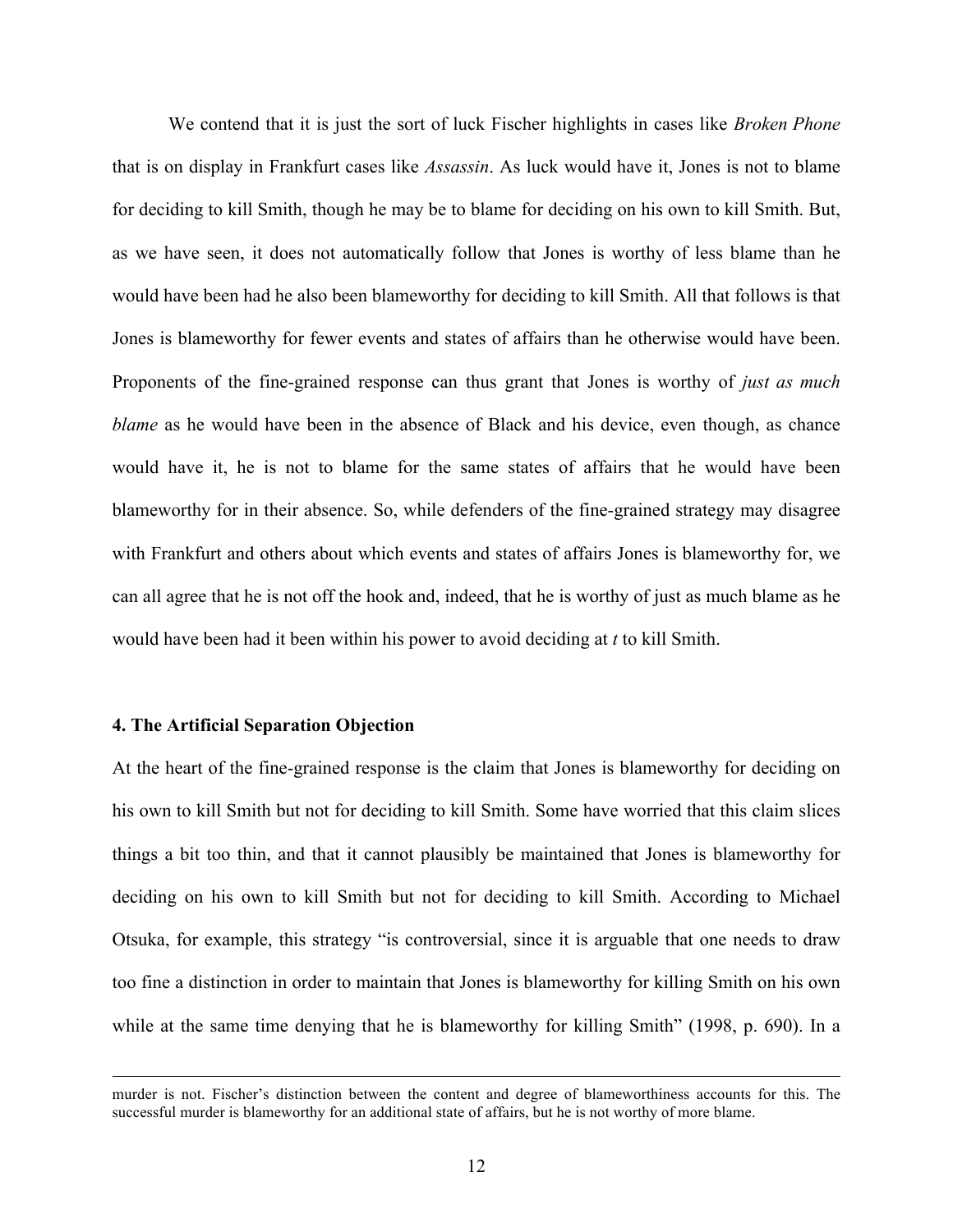similar vein, Robert Kane contends that the flicker strategy "artificially separates" moral responsibility for doing something on your own from moral responsibility for doing it. In general," he says, "if we are responsible for doing something on our own, we are responsible for doing it." And the same is true of Jones, he thinks. He insists that if Jones acted on his own, there is no reason to say that he is not morally responsible for his action (1996, p. 41).

The fine-grained response does indeed slice things pretty thin. There is no denying that. But what, exactly, is objectionable about this? *Jones decides on his own to kill Smith* and *Jones decides to kill Smith* are two related but nevertheless distinct states of affairs. Why should it not be feasible to suppose that Jones is morally responsible for the former state of affairs but not the latter? It may be true, as Kane claims, that, in general, a person who is morally responsible for *Aing*-on-his-own is also responsible for *A*-ing *simpliciter*. But that is neither here nor there. From the fact that two things typically go together we cannot infer that they cannot be prized apart.<sup>11</sup>

To see this, consider the following case, which we discussed earlier.

*Sloth*: John is walking along the beach when he sees a child struggling in the water. He believes that he could rescue the child with little effort, but not wanting to expend the energy it would take, decides not to even attempt to rescue the child. The child drowns.

Ordinarily, an agent who is blameworthy for not trying to *A* and for deciding not to *A* is also blameworthy for not *A*-ing. *Sloth* is a case in point. John is blameworthy for not trying to save the child, for deciding not to save her, and also for not saving her. But we cannot generalize from relatively ordinary cases like this to all cases. Sometimes an agent is blameworthy for not trying to *A*, and for deciding not to *A*, and yet is not blameworthy for failing to *A*, as illustrated by cases

 $11$  Robinson (2012, p. 184) makes a similar point.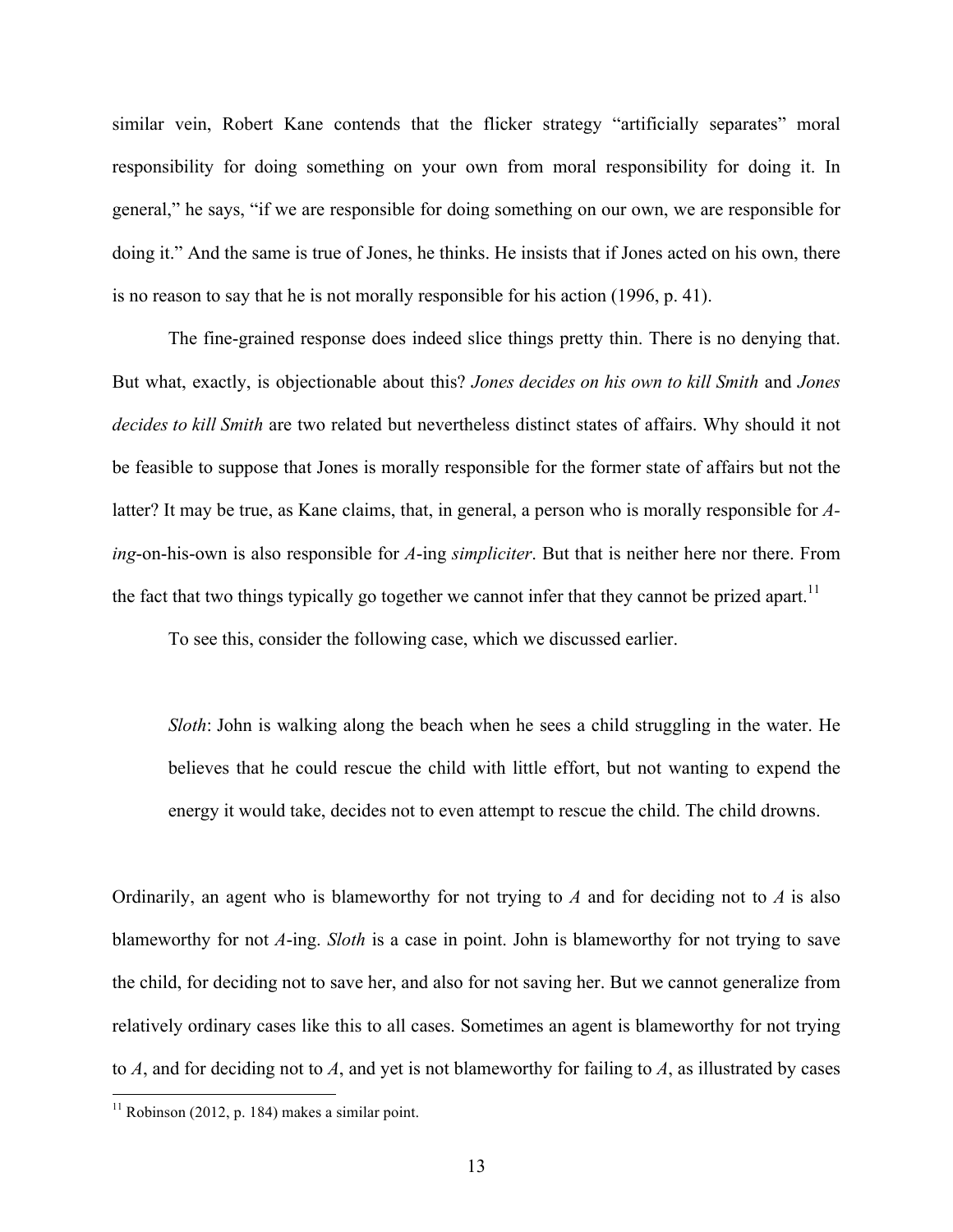like *Broken Phone*. Recall that, in that case, Smith is not to blame for failing to contact the police, even though he is to blame for not trying to call them and for deciding not to call them.

The point can also be illustrated by reflection on the following variation on *Sloth*.

*Sharks*: John is walking along the beach when he sees a child struggling in the water. He believes that he could rescue the child with little effort, but not wanting to expend the energy it would take, decides not to even attempt to rescue the child. The child drowns. Unbeknownst to John, there is a school of sharks hidden beneath the water. Had John tried to rescue the child, the sharks would have eaten him, thwarting his rescue effort.<sup>12</sup>

Here again John is to blame for not trying to save the child and for deciding not to save her. But unlike in *Sloth*, it seems clear that in this case he is not blameworthy for failing to save the child.

Notice, moreover, that another judgment seems plausible: while John is not blameworthy in *Sharks* for failing to save the child, he might be blameworthy for failing *on his own* to save the child*.* He could have acted in such a way that the sharks (an outside force) would have prevented him from rescuing the child. Furthermore, we may suppose that John correctly believed that his decision not to enter the water would result in his failing on his own to save the child. Given all this, it seems plausible that John is to blame for failing on his own to save the child. However, we cannot infer from this fact that John is also blameworthy for failing to rescue the child.

Ordinarily, if an agent is blameworthy for failing to try to *A*, and if he is blameworthy for failing on his own to *A*, he is also blameworthy for failing to *A*. But, as cases like *Broken Phone*  and *Sharks* illustrate, we cannot generalize from ordinary cases to all the relevant cases. An agent can be blameworthy for not trying to *A* and for failing on his own to *A* without being

<sup>&</sup>lt;sup>12</sup> This example is from Fischer and Ravizza 1998, p. 125.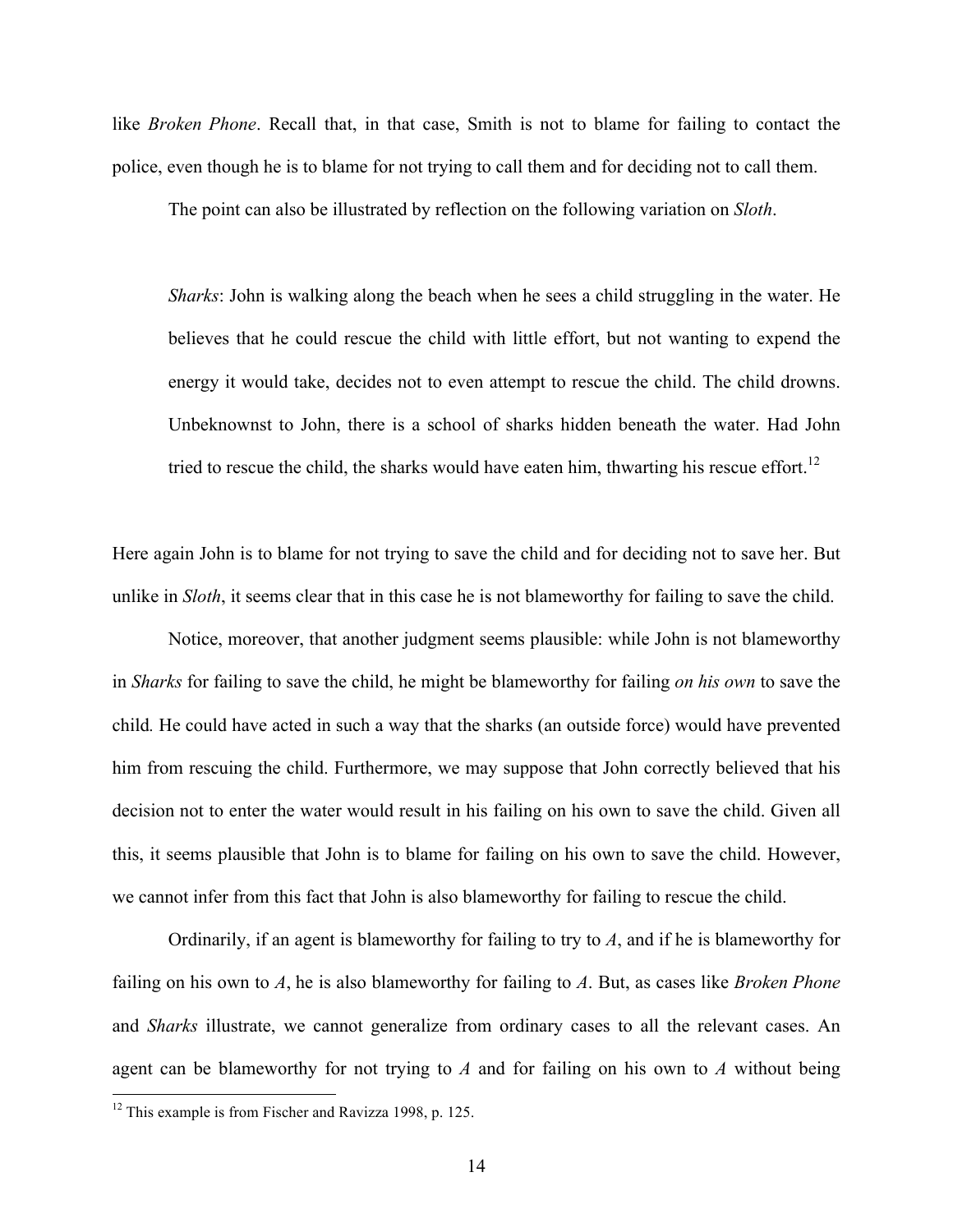blameworthy for failing to *A*. Similarly, it may be true that, in general, a person who is morally responsible for *A-*ing-on-his-own is also responsible for *A*-ing *simpliciter*. But by itself, apart from further argumentation, that fact does not support Kane's conclusion that if an agent is morally responsible for *A*-ing-on-his-own, then the agent is also morally responsible for *A*-ing.

According to the fine-grained response, Jones is blameworthy for deciding on his own to kill Smith but not for deciding to kill Smith. It is instructive to note that ordinary moral judgments are often no less fine-grained, no less precise about what, exactly, a person is morally responsible for. "It's not what you said, it's how you said it" is a familiar accusation. So is "he did the right thing but for the wrong reason." But if a person can be criticized for performing an action for the wrong reason but not for the action per se, we are again left to wonder why it would be implausible to say that an agent is to blame for *A*-ing-on-his-own but not for *A*-ing?

Perhaps the worry is that the distinction between blameworthiness for *A*-ing and blameworthiness for *A*-ing-on-one's-own is somehow ad hoc or unmotivated. This possibility is suggested by Kane's remark that the fine-grained response "artificially separates" responsibility for performing an action from responsibility for performing the action on one's own. But if that is the worry, it is unfounded, for there is a principled reason to suppose that blameworthiness for *A*-ing and blameworthiness for *A*-ing-on-your-own come apart in Frankfurt cases like *Assassin*.

A plausible explanation of why blameworthiness for not trying to *A* and blameworthiness for not *A*-ing come apart in cases like *Broken Phone* and *Sharks* is that while the featured agent in those examples had at least some control over whether he tried to *A*, through no fault of his own, the agent had no control over whether he *A*-ed. To see this, consider *Broken Phone* again. Normally, having it within your power to *try* to call the police and having it within your power to successfully call them go together, which, in turn, helps explain why, normally, someone who is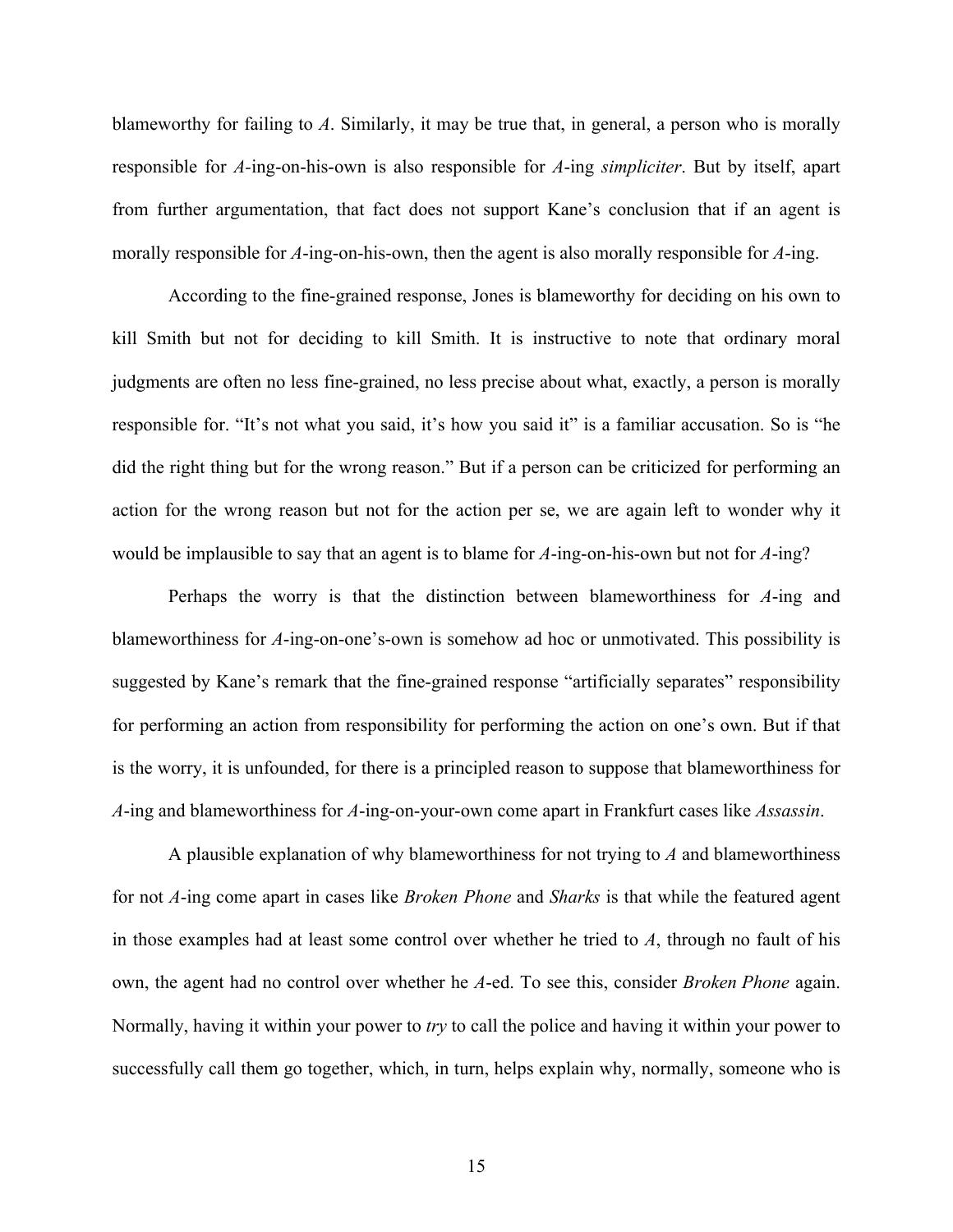blameworthy for failing to try to call the police is also to blame for not calling them. But in a case like *Broken Phone*, while the agent had some control over whether he tries to call the police, through no fault of his own, he had no control over whether he calls them, which plausibly explains why he can be blameworthy for failing to try to call the police, despite the fact that he is not to blame for failing to call them. Similar remarks apply, mutatis mutandis, to *Sharks*.

We contend that a similar explanation is available for why blameworthiness for *A*-ing-onone's-own and blameworthiness for *A*-ing come apart in cases like *Assassin*, even though they typically go together. Through no fault of his own, Jones had no control over whether he decided to kill Smith, though he apparently did have at least some control over whether he decided on his own to kill Smith. Put somewhat differently, Jones had no say concerning whether the state of affairs *Jones decides to kill Smith* obtains, though he did have some say over whether the state of affairs *Jones decides on his own to kill Smith* obtains. According to proponents of the finegrained response, it is this fact that grounds the difference in blameworthiness for the two states of affairs. The difference is therefore not artificial or unmotivated as Kane's remarks suggest; it is grounded in the difference in control Jones had over the two states of affairs in question. Because Jones, through no fault of his own, had no control over whether the state of affairs *Jones decides to kill Smith* obtains, he is not blameworthy for it. However, since he evidently did have some control over whether the state of affairs *Jones decides on his own to kill Smith* obtains, there is no obvious barrier to saying that he is blameworthy for this second state of affairs.

In ordinary cases in which there is no evil neuroscientist like Black waiting in the wings to make sure that things happen in a particular way, we tend to assume that the agent had control over whether he *A*-ed and thus over whether he *A*-ed on his own. This plausibly explains why blameworthiness for *A*-ing and blameworthiness for *A*-ing-on-our-own typically go together. But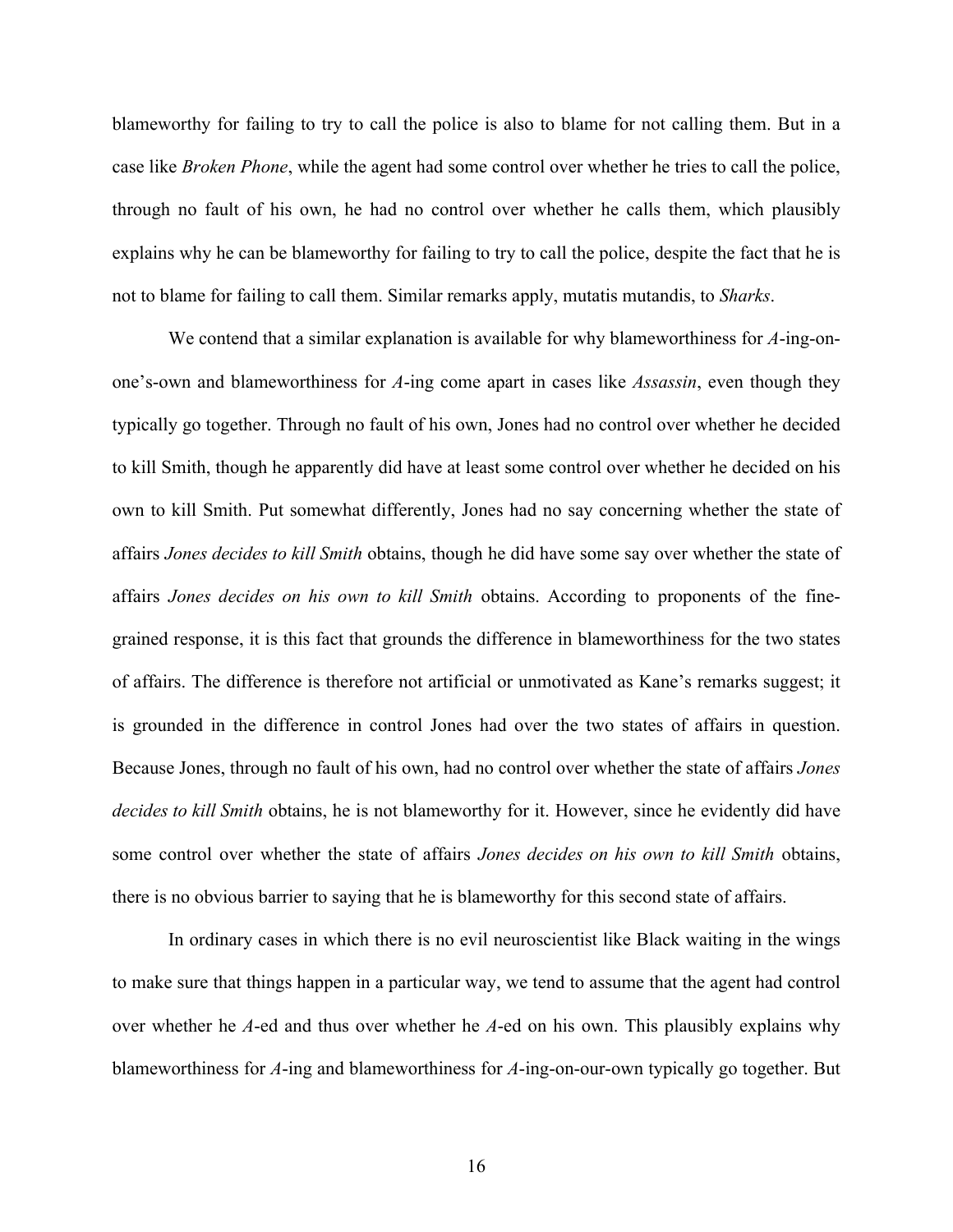there is arguably a morally significant difference between such ordinary cases and Frankfurt cases like *Assassin*. In the ordinary cases, the agent presumably had it within his power to avoid *A*-ing and thus had it within his power to avoid *A*-ing-on-his-own. So in those cases we have no reason to suppose that the agent is morally responsible for *A*-ing-on-his-own but not for *A*-ing. But things are importantly different in cases like *Assassin*. In those cases, the agent, through no fault of his own, could not help *A*-ing, which is why he is not to blame for *A*-ing. However, the agent apparently could have helped *A*-ing-on-his-own. Hence, the reason for thinking that he is not to blame for *A*-ing cannot be extended to show that he is not to blame for *A*-ing-on-his-own. Proponents of the fine-grained response therefore have a principled explanation of why blameworthiness for *A*-ing and blameworthiness for *A*-ing-on-our-own tend to go together, even though they come apart in some cases of the sort Frankfurt and his supporters adduce.

Proponents of the fine-grained strategy thus have good reason to resist the claim that if Jones decided on his own then there is no reason to deny that he is blameworthy for his decision. No doubt such claims gain purchase from the fact that the phrase "Jones decided on his own to kill Smith" can be interpreted in such a way that it is equivalent to "Jones decided of his own free will to kill Smith." And, of course, if Jones had decided of his own free will to kill Smith, then, barring other exculpating considerations, he would have been blameworthy for his immoral decision. But the temptation to interpret the phrase in this way should be resisted. According to the fine-grained response, when we say that Jones decided on his own to kill Smith, we are making an observation about the etiology of Jones's decision, viz., that it was not the result of outside coercion or force by the likes of Black and his device. By itself, though, this observation does not imply anything about whether Jones acted freely or about whether he is morally responsible for his action. A person can act "on his own" in the sense relevant to the fine-grained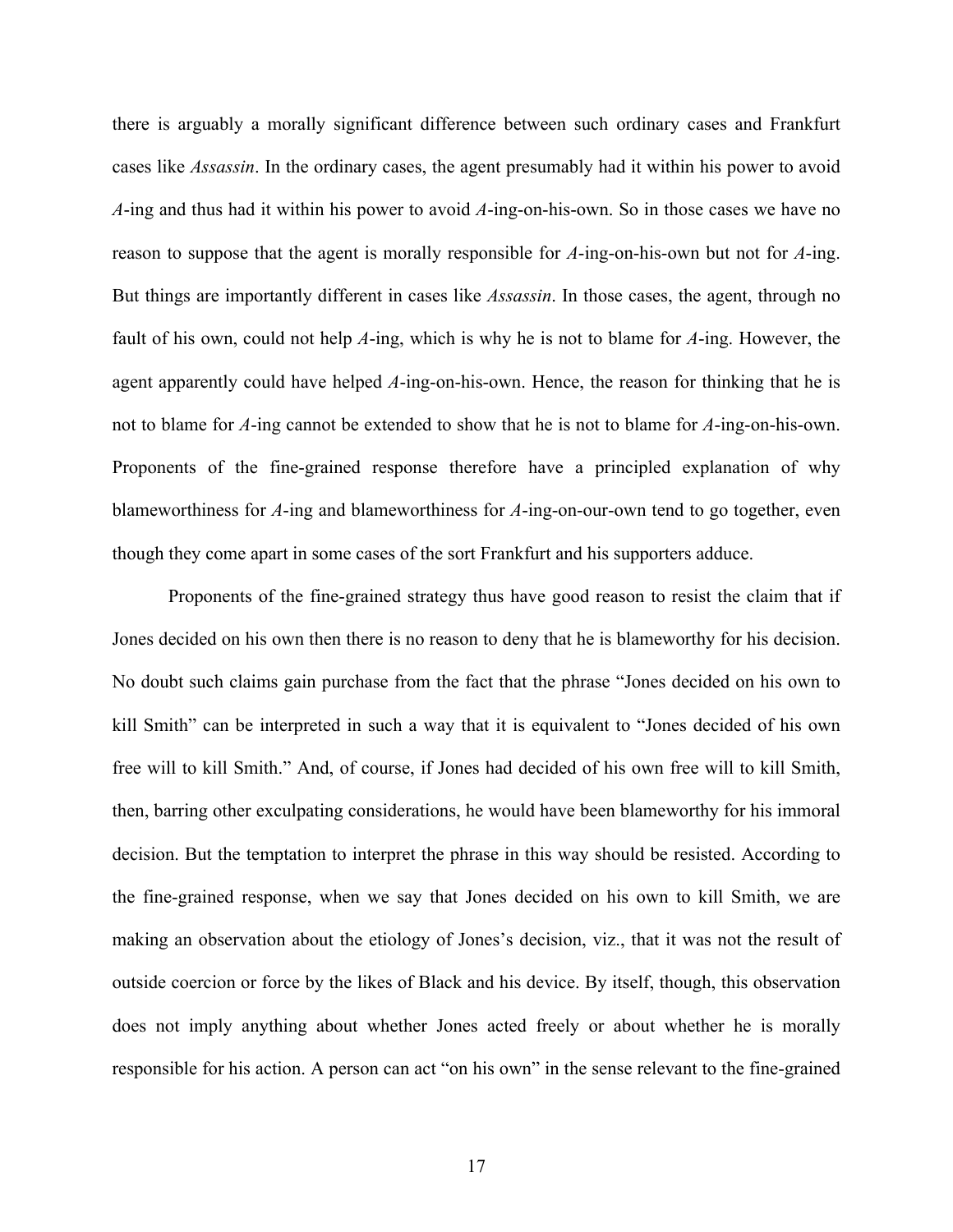response and yet not act freely. If you accidently kill your neighbor by spooning a deadly poison into her tea that you blamelessly mistook for sugar, you will have killed your neighbor on your own. However, it would clearly be a mistake to say that you killed her of your own free will.<sup>13</sup>

### **5. The Case for the Fine Grained View**

So far we have argued that reflection on certain cases in which an agent omits to perform some action casts doubt on each of the main objections to the fine-grained response. We believe that reflection on some of those same cases also suggests a reason to favor the response.

The scope of an agent's moral responsibility in cases like *Broken Phone* and *Sharks* is sensitive to what the agent can and cannot do. In those cases, the agent has it within his power to try to *A*, but, through no fault of his own, he cannot *A*. Consequently, it seems that the agent is not blameworthy for the fact that he fails to *A*. The agent may, however, be blameworthy for related facts, such as the fact that he does not even try to *A* or the fact that he decides not to *A*, since the agent did have at least some control over whether those related facts obtain.

We find it plausible that there should be symmetry in how lacking the power to *A* impacts the scope of responsibility in cases like *Broken Phone* and *Sharks* and how lacking the power to *avoid A*-ing impacts the scope of responsibility in Frankfurt cases like *Assassin*. If lacking control over whether certain facts obtain restricts the scope of the agent's responsibility in *Broken Phone* and *Sharks* in the way that it intuitively seems to, it is only natural to suppose that

<sup>&</sup>lt;sup>13</sup> One might worry that the fine-grained approach will make moral responsibility too fine-grained. For example, will it turn out that agents are responsible for states of affairs such as their *A*-ing-given that the entire history of the universe can truly be described as follows: *e1* occurred, *e2* occurred, etc.? Our answer is that an agent can only be responsible for facts when the agent satisfies certain epistemic requirements. Since normal agents do not have the requisite epistemic access to the complete history of the universe, they will not be responsible for extremely finegrained facts about that history. Notice, though, that Jones was presumably aware that he decided on his own to kill Smith. He did not know about Black's device, to be sure. So he was not aware that he had a choice about deciding as a result of Black's device. But he was presumably aware at the time that he was deciding on his own (i.e., not as a result of coercion or force). Hence, he can be responsible for making the decision to kill Smith on his own.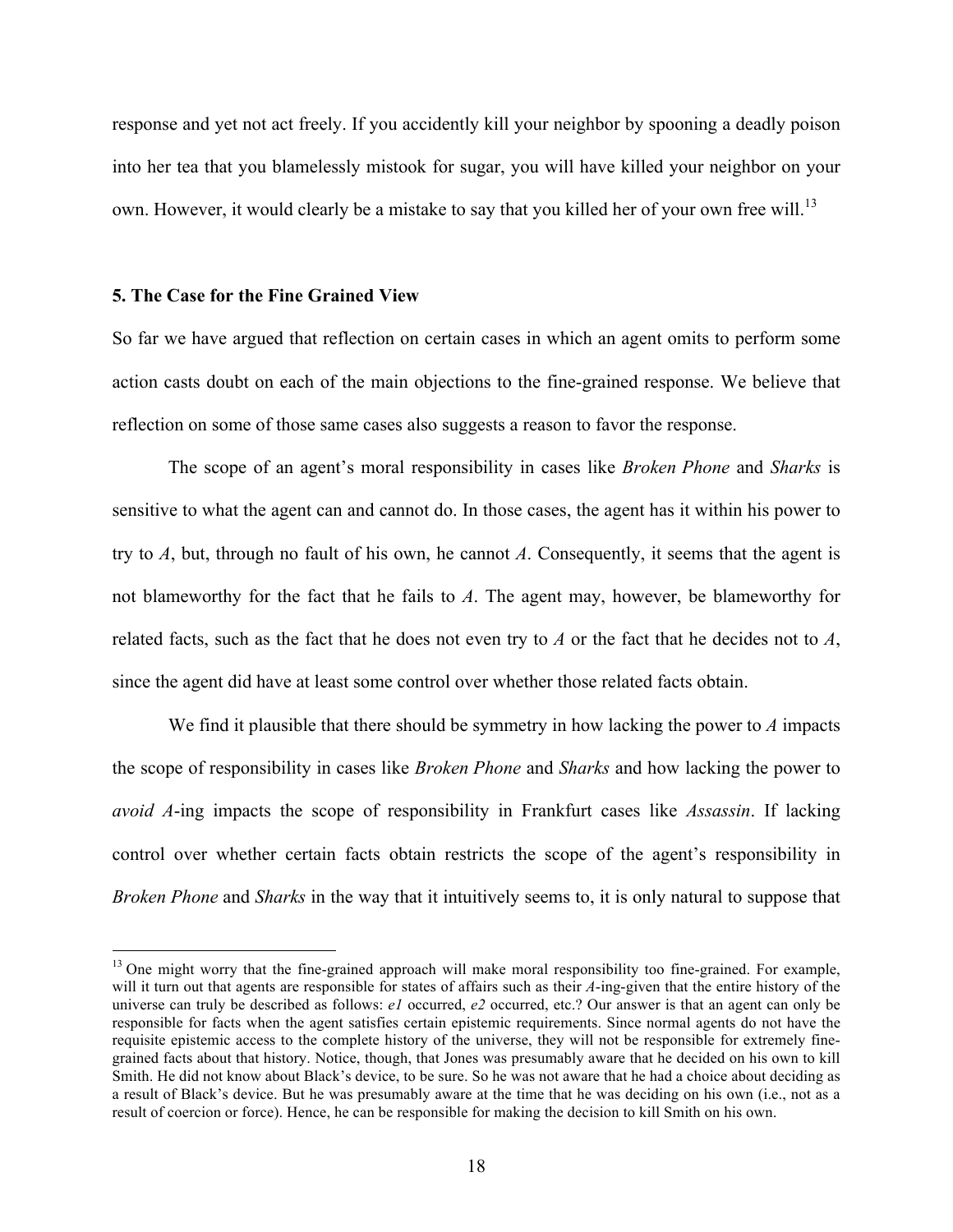a similar lack of control would restrict the scope of the agent's responsibility in cases like *Assassin* in roughly the way that proponents of the fine-grained response suggest it does. We thus find it plausible to suppose that the agent in *Assassin* is not blameworthy for *A*-ing, given that, through no fault of his own, he could not help *A*-ing at *t*. The agent may, however, be blameworthy for related facts, such as the fact that he *A*-ed on his own, since the agent evidently did have at least some control over whether that related fact obtains.

Those who deny this symmetry between the two sorts of cases will have to say that, in a case like *Sharks*, lacking control over whether certain facts obtain has an impact on which facts the agent is blameworthy for, but that, in a case like *Assassin*, a similar lack of control has no impact on which facts the agent is blameworthy for. But this would be a rather puzzling asymmetry. Why should lack of control over whether certain facts obtain affect which facts the agent is blameworthy for in cases like *Sharks* but not in Frankfurt cases like *Assassin*?

This question becomes even more acute once we recognize that the distinctive feature of Frankfurt cases does not provide a basis for the alleged asymmetry. The main thing that distinguishes cases like *Assassin* from other scenarios in which an agent cannot avoid *A*-ing is that the circumstances that render the agent powerless to avoid *A*-ing in *Assassin*—viz., the presence of Black and his coercive mechanism—are not among the causes of the agent's *A*-ing. But this feature of the Frankfurt cases does not help to ground an asymmetry between them and omissions cases like *Sharks*, since the circumstances that render the agent powerless to *A* in a case like *Sharks* are not among the causes of the agent's not *A*-ing. Just as Black's coercive mechanism plays no role in the production of Jones's decision in *Assassin*, so too the sharks play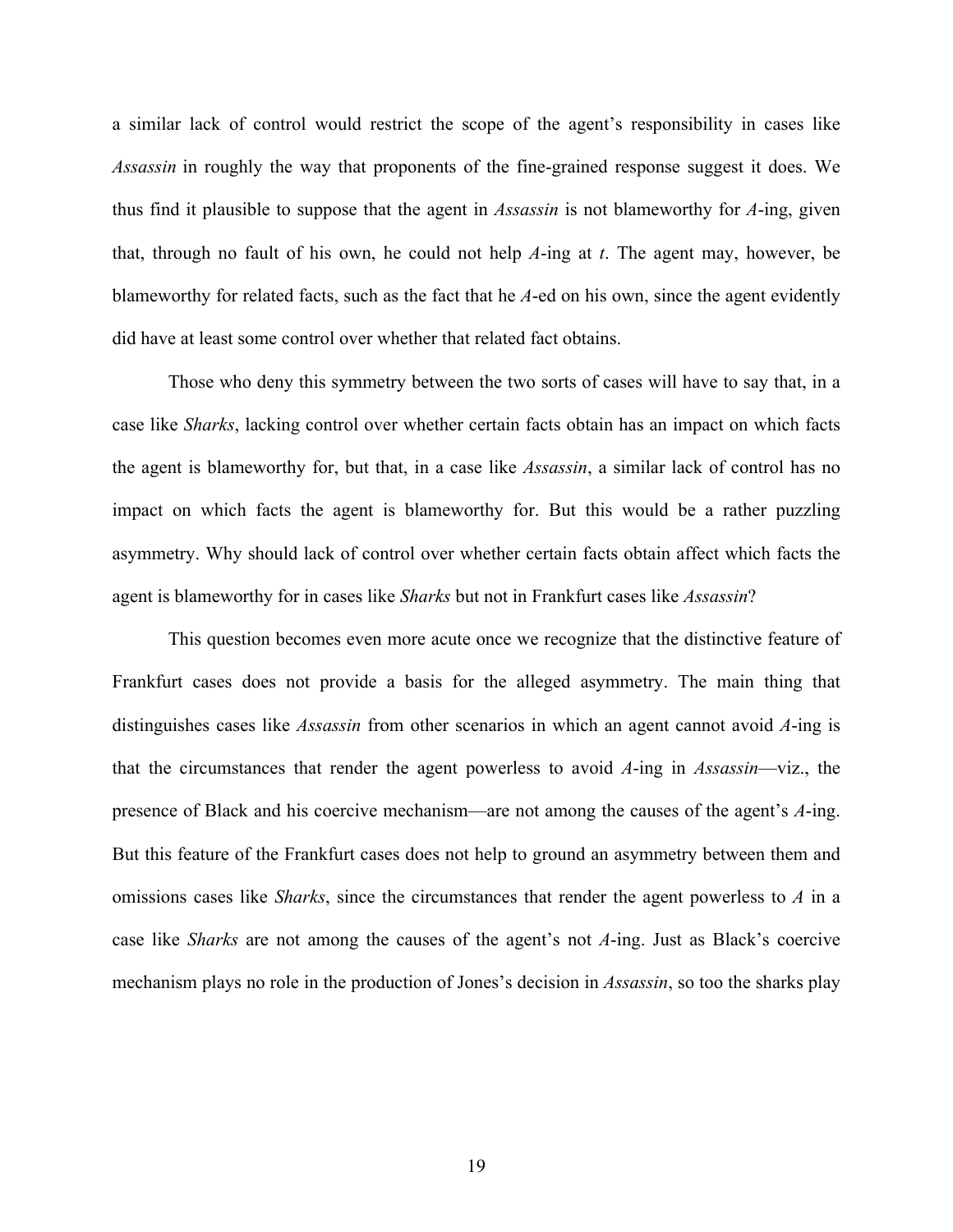no role in producing John's omission in *Sharks*. Their role, like that of Black's mechanism, is merely to rule out alternatives. In this respect, then, the cases appear to be symmetrical.<sup>14</sup>

There is a related point to be made here. The presence of the sharks does not appear to be among the causes of John's omission in *Sharks*, and yet, their presence does seem to have an impact on whether John is blameworthy for that omission. As we noted earlier, while John is blameworthy in *Sharks* for not trying to save the child and for deciding not to save her, he is not to blame for omitting to save her. But had the sharks been absent (as in *Sloth*, for example), John presumably would have been blameworthy, not only for not trying to save the child and for deciding not to save her, but also for not saving her. The fact that the presence of the sharks restricts the scope of John's responsibility in this way, even though their presence plays no role in producing his omission, provides further support for the fine-grained response. For once we grant that the presence of the sharks has an impact on the scope of John's responsibility in *Sharks*, even though their presence is not among the causes of his omission, it seems much more plausible to suppose that the presence of Black and his device impacts the scope of Jones's responsibility in *Assassin* in roughly the way that the fine-grained response suggests it does, the fact that Black and his device are not among the causes of Jones's decision notwithstanding.

The fine-grained response thus enables us to deal with action cases like *Assassin* in the very same way that we deal with omission cases like *Sharks*. Moreover, as far as we can tell, it allows us to do so without undue costs. (As we have seen, proponents of the fine-grained response can accommodate the intuition that an agent in Frankfurt cases like *Assassin* is just as blameworthy as he would have been in the absence of Black and his device, and we can do so in

<sup>&</sup>lt;sup>14</sup> Cf. [redacted for blind review]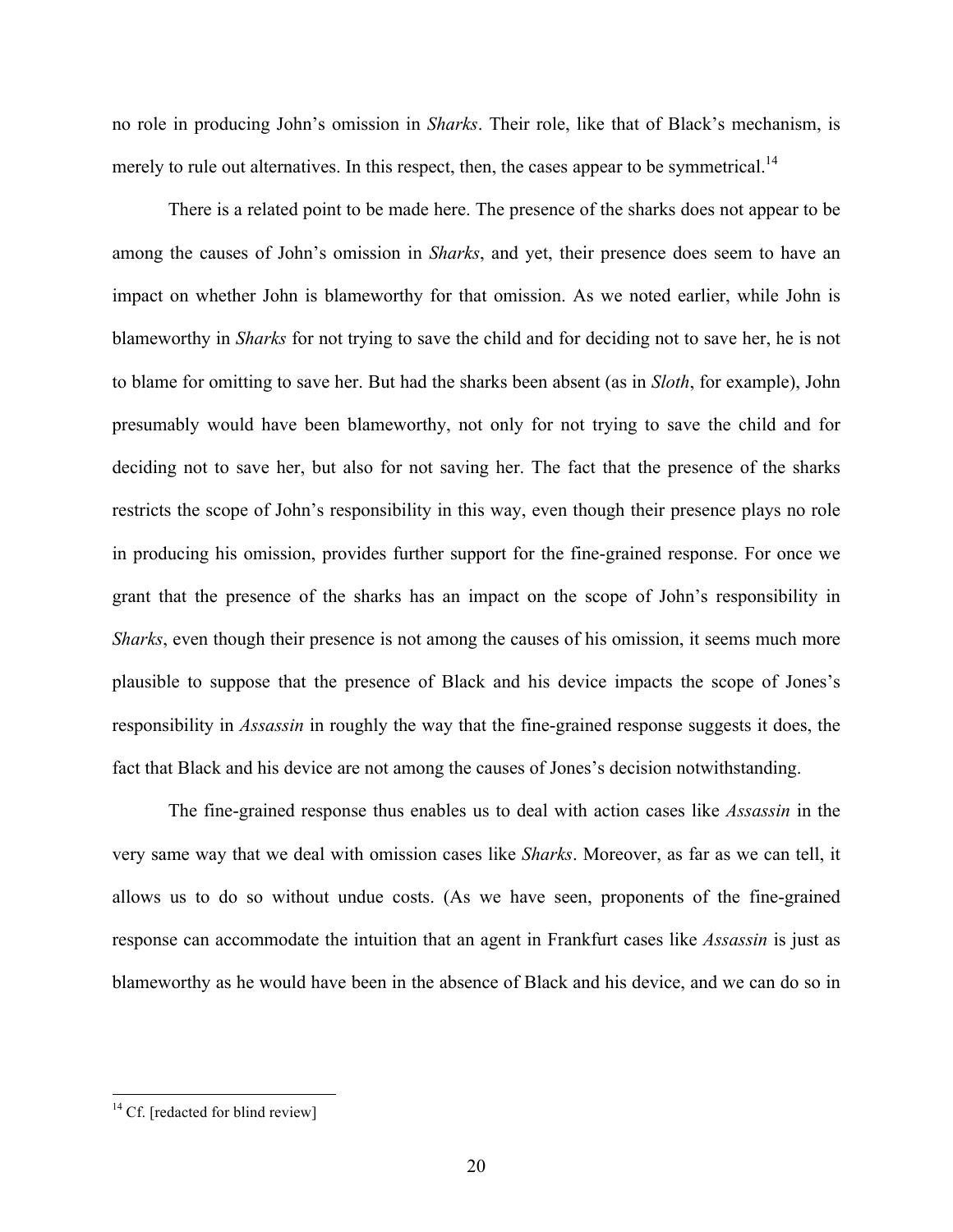a principled, non ad-hoc fashion, without having to abandon plausible principles like PAP.) And this, we contend, gives us at least some reason to endorse the fine-grained response.<sup>15</sup>

# **References**

Author 1, Article

Author 2, Article

Clarke, R. 2014. *Omissions: Agency, Metaphysics, and Responsibility*. New York: Oxford University Press.

Fischer, J.M. 1994. *The Metaphysics of Free Will: An Essay on Control*. Oxford: Blackwell.

- Fischer, J.M. 1986. "Responsibility and Failure," *Proceedings of the Aristotelian Society* 86: 251-270.
- Fischer, J. M. and Ravizza, M. 1998. *Responsibility and Control*: *A Theory of Moral Responsibility* (New York: Cambridge University Press).
- Frankfurt, H. 1969. "Alternate Possibilities and Moral Responsibility," *Journal of Philosophy* 66: 829-839.
- Kane, R. 1996. *The Significance of Free Will*. New York: Oxford University Press.
- Mele, A. 2006. *Free Will and Luck*. New York: Oxford University Press.
- Mele, A. and Robb, D. 1998. Rescuing Frankfurt-style Cases," *Philosophical Review* 107: 97- 112.
- Mele, A. and Robb, D. 2003. "Bbs, Magnets and Seesaws: The Metaphysics of Frankfurt-style Cases," in David Widerker & Michael McKenna (eds.), *Moral Responsibility and Alternative Possibilities: Essays on the Importance of Alternative Possibilities*, Ashgate, 107-126

<sup>&</sup>lt;sup>15</sup> Acknowledgements.